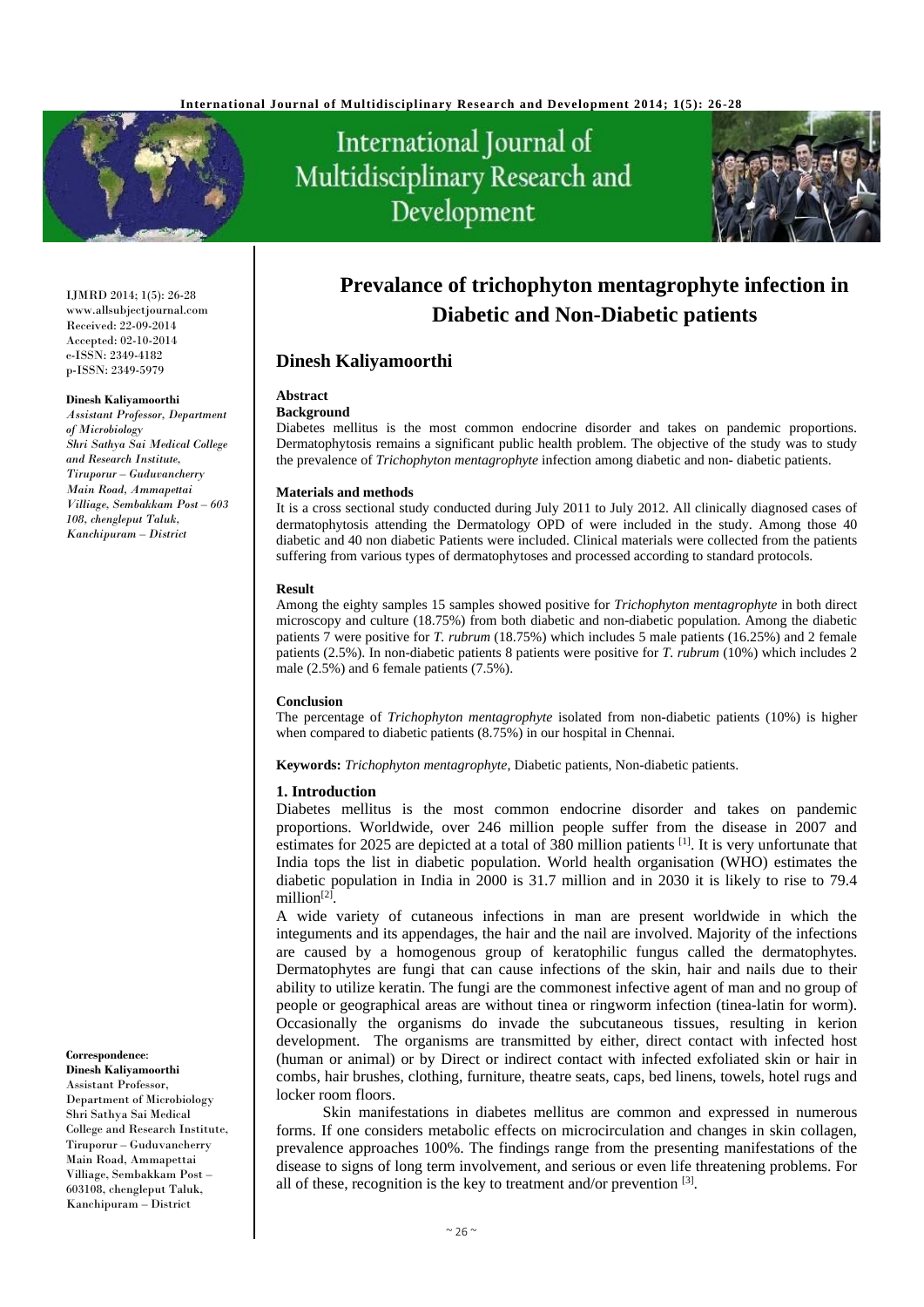Non-diabetic patients are also prone to dermatophytic infection because of their poor hygiene in low socioeconomic group and the environment they live in also plays as an etiological cause. The common dermatophytes encountered in non-diabetic patients are *T. rubrum*, *T. mentagrophyte*, and *M. gypseum*.

 Superficial fungal infections of the foot (tinea pedis and onychomycosis) are common among elderly patients. Although most authorities believe that patients with diabetes mellitus have an increased predisposition to dermatophytic infections, some controversies still remain. Because these infections disrupt the skin integrity and provide an avenue for bacterial super-infection, elderly diabetic patients with dermatophytic infection should be promptly treated with an antifungal agent. For most dermatophytic infections of the foot, topical agents are usually effective and less expensive than oral agents [4].

 Recent studies show greater incidence of skin infections in diabetic patients. Incidence of skin infections in diabetic patients ranges from  $20-50\%$ , <sup>[5]</sup> mostly in type 2 diabetes mellitus and often associated with poor glycemic control  $^{[6]}$ . Infections constitute the main bulk of cutaneous manifestations of diabetes mellitus [7]. With this background, the objective of the study was to study the prevalence of *Trichophyton mentagrophyte* infections among diabetic and non- diabetic patients.

## **2. Materials & Methods**

This was a cross sectional study conducted during July 2011 to July 2012. All clinically diagnosed cases of dermatophytosis attending the dermatology OPD were included in the study. Among the subjects 40 diabetic and 40 non diabetic patients were included.

The inclusion criteria considered for the studies were; 1" patients with type 1 and type 2 diabetes; 2". Normal individuals without diabetes; 3". age limit is more than 40 years of age; and 4" both male and female patients. Whereas, the exclusion criteria were; patients below 40 years of age, and patients using antifungal treatment for >3 weeks.

Sterilized equipments were used to collect the samples (skin scrapings, nail clippings & hair) every time to avoid contamination by non-pathogenic fungi and bacteria. Direct microscopy, culture of the samples (on Sabourauds dextrose agar- SDA), and identification of the etiologic agents were carried out according to a standard methodology.

## **3. Results**

A total of 80 cases of various types of dermatophytes were studied, diagnosed clinically and confirmed by culture and other tests. Patients who were above 40 years were taken, which includes both male and female. Among these, 40 patients belong to diabetic population, 18 females and 22 males were included and 40 patients belong to non-diabetic population which includes 21 females and 19 males.

## **Trichophyton mentagrophyte**

Totally 15 patients were infected with 17.5% of incidence among both diabetic and non-diabetic patients.

**Table 1**: The incidence of *Trichophyton mentagrophyte* among both diabetic and non-diabetics.

| <b>SEX</b>    | <b>DIABETIC</b> | <b>NON DIABETIC</b> |
|---------------|-----------------|---------------------|
| <b>MALE</b>   | 5               | 2                   |
| <b>FEMALE</b> | 2               | 6                   |
| <b>RATIO</b>  | 2.5:1           | 3:1                 |



**Fig 1**: Incidence of *Trichophyton rubrum* among both diabetic and non-diabetics.

### **4. Conclusion**

Totally 15 isolates of *T. mentagrophyte* were isolated from 80 patients. Among these 7 patients were diabetic and 8 were non-diabetic patients. *T. mentagrophyte* is the second most commonly isolated to *T. rubrum* this is confirmed by the studies of Urmil Mohan *et al*. There were 5 males and 2 females among the diabetic patients and 2 males and 6 females among non-diabetic patients. *T. mentagrophyte* var. *T. mentagrophyte* is the zoophilic form of *T. mentagrophytes* with a worldwide distribution and a wide range of animal hosts including mice, guinea pigs, kangaroos, cats, horses, sheep and rabbits. This is the reason for lower incidence of *T. mentagrophyte* as they are found more common in animals than the humans.

## **5. References**

- 1. van Houtum WH. 5th International symposium on the diabetic foot. Diabetes Metab Res Rev. 2008; 24(Suppl 1): S1-S2.
- 2. Wilds Roglic G, Green A, Sinee R, King H. Global prevalence of diabetes estimate for the year 2000 and projections for 2030. Diabetes care 2004; 27:1047- 1053.
- 3. Art huntly, Rhett Drugee. The Electronic textbook of Dermatology: Diabetes in Skin infection.
- 4. Tan JS, Joseph WS. Common fungal infections of the feet in patients with diabetes mellitus. Department of Internal Medicine, Northeastern Ohio Universities College of Medicine, Ohio, USA. Foot Fungus in Diabetics: Drugs Aging 2004; 21(2):101-12.
- 5. Hattemn SV, Boots MA, Thio HB. Skin manifestations of diabetes. Cleveland Clin J Med 2008; 75:772-87.
- 6. Nigham PK, Pande S. Pattern of dermatoses in diabetics. Indian J Dermatol Venereol Leprol 2003;